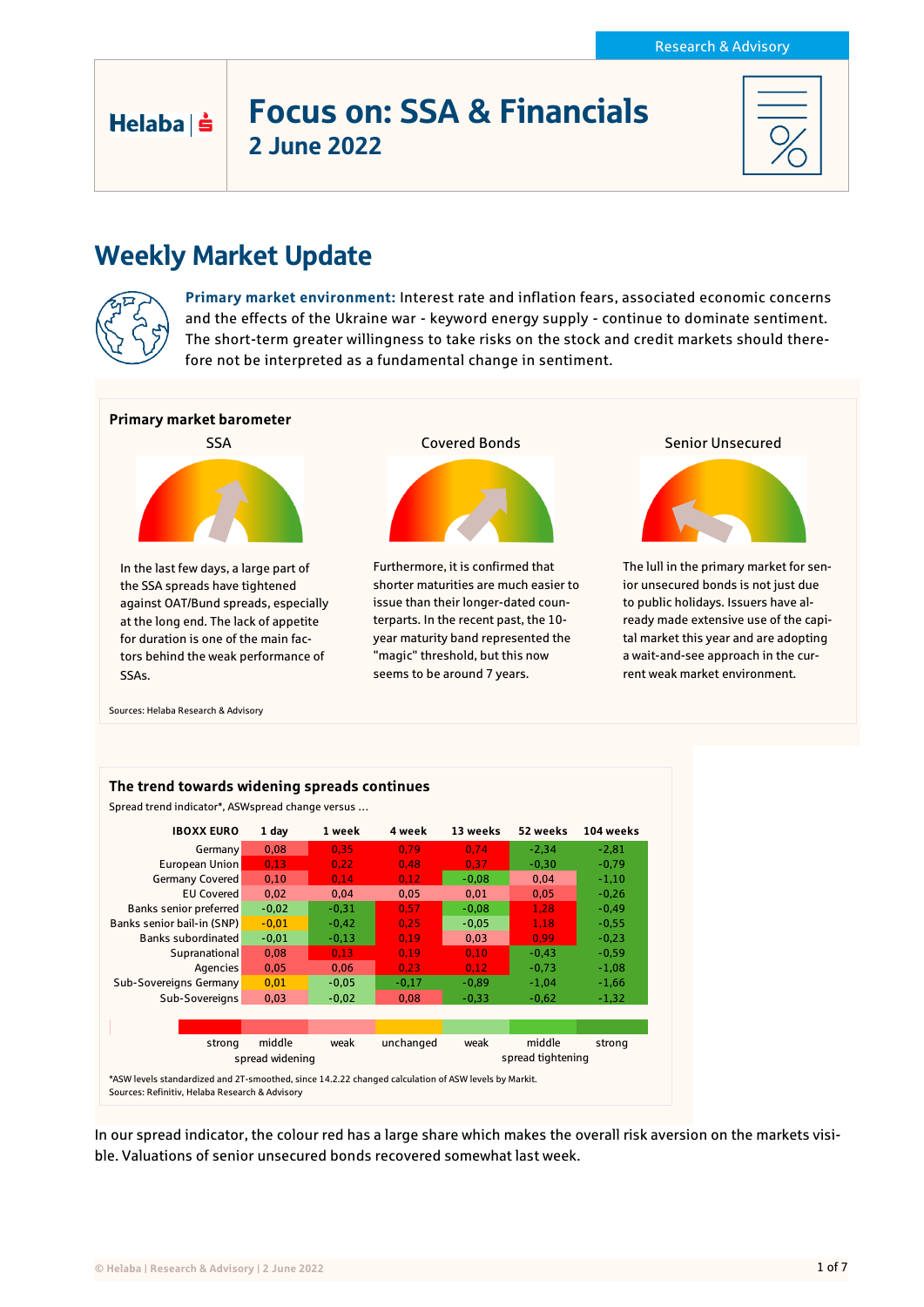**SSA** 

In the SSA segment, there has recently been a lack of large new issues from the "heavyweights". KfW was able to increase its 15-year benchmark from March by € 1 billion to the target volume of a "real" KfW benchmark of € 3 billion. However, demand for maturities longer than 10 years remains rather subdued, which was also evident in this transaction. The state of Baden-Württemberg recently updated its **[Green Bond](https://fm.baden-wuerttemberg.de/fileadmin/redaktion/m-fm/intern/Dateien_Downloads/Haushalt_Finanzen/Green_Bond_BW/Green_Bond_BW_2022_Framework.pdf)  [Framework](https://fm.baden-wuerttemberg.de/fileadmin/redaktion/m-fm/intern/Dateien_Downloads/Haushalt_Finanzen/Green_Bond_BW/Green_Bond_BW_2022_Framework.pdf)** and successfully placed its second green issue. In the pipeline is the state of North Rhine-Westphalia with a 10-year sustainability benchmark. Depending on market conditions, a 30-year sustainability benchmark could also follow. **Outlook:** A number of uncertainty factors continue to affect demand for longer maturities, and the upcoming ECB meeting is also casting its shadow.

| Coupon | Issuer                        | Rating<br>(M/S&P/F) | Volume $\epsilon$ | Tap | Maturity   | <b>Launch-Spread</b><br>vs. Mid-Swaps | ESG | Launch     | Orderbook | 1st Spread-<br><b>Indication</b> |
|--------|-------------------------------|---------------------|-------------------|-----|------------|---------------------------------------|-----|------------|-----------|----------------------------------|
| 1,625% | DZ HYP AG                     | Aaa /AAA/-          | 0.750bn           |     | 30.05.2031 | $ms + 5 bps$                          |     | 23.05.2022 | 0,860bn   | $ms + 7$ area                    |
| 1,625% | Credit Agricole Home Loan SFH | Aaa /AAA/AAA        | 1,000bn           |     | 31.05.2030 | $ms + 10 bps$                         |     | 23.05.2022 | 1.475bn   | $ms + 11$ area                   |
| 1,375% | Länsförsäkringar Hypotek AB   | Aaa /AAA/-          | 0,500bn           |     | 31.05.2027 | $ms + 6 bps$                          |     | 23.05.2022 | 1,200bn   | $ms + 10$ area                   |
| 1,750% | Landesbank Saar               | - <i>I-I</i> AAA    | 0,250bn           |     | 31.05.2032 | $ms + 11 bps$                         |     | 24.05.2022 | 0,340bn   | $ms + 12$ area                   |
| 1,625% | Oberösterreichische Landesbar | - /AA+/-            | 0,250bn           |     | 01.06.2029 | $ms + 15 bps$                         |     | 24.05.2022 | 0,300bn   | $ms + 15$ area                   |
| 1,750% | Credito Emiliano SpA          | Aa3 /-/AA           | 0,500bn           |     | 31.05.2029 | $ms + 22 bps$                         |     | 24.05.2022 | 0,500bn   | $ms + 20/22 bp)$                 |
| 1,375% | Swedbank Mortgage AB          | Aaa /AAA/-          | 1,000bn           |     | 31.05.2027 | $ms + 6 bps$                          |     | 24.05.2022 | 1,500bn   | $ms + 9$ area                    |
| 1,375% | UniCredit Bank AG             | Aaa /-/-            | 0.500bn           |     | 07.06.2027 | $ms + 0 bps$                          |     | 30.05.2022 | 0,935bn   | $ms + 5$ area                    |
| 1,839% | <b>Bank of Queensland</b>     | Aaa /-/AAA          | 0,600bn           |     | 09.06.2027 | $ms + 30 bps$                         |     | 31.05.2022 | 0,665bn   | $ms + 30$ area                   |
| 1,750% | BAWAG P.S.K.                  | Aaa /-/-            | 0,750bn           |     | 08.03.2030 | $ms + 14 bps$                         |     | 31.05.2022 | 1,100bn   | $ms + 15$ area                   |
| 1,750% | Royal Bank of Canada          | Aaa /-/AAA          | 1,000bn           |     | 08.06.2029 | $ms + 16 bps$                         |     | 31.05.2022 | 1,300bn   | $ms + 18$ area                   |
| n/a    | Danish Ship Finance           | - IAI-              | cancelled         |     | 09.06.2027 | cancelled                             |     | 01.06.2022 | n/a       | $ms + 37 area$                   |

#### €-Covered Bond-Benchmark-Issues weeks of 23 and 30 May 2022

Sources: Bloomberg, Helaba DCM



### Covered Bonds

For covereds the following still applies, the shorter the maturity, the better. The example of UniCredit-Bank AG shows this impressively: the EUR 500 million bond with a 5-year maturity was placed with a premium of only 2 bps to the secondary market curve, despite good demand. The issuers of BAWAG

*"With a certain amount of frustration, the markets have to acknowledge that they are trapped by the all-dominant theme of further rising inflation rates! As a result, market participants are becoming increasingly cautious about taking new positions. Spread valuations tend to run away upwards. Providing liquidity for client requests in general and trading activities in particular increasingly has its price in the form of increased bid/offer spreads!".*

*Assessments from the Helaba trading room*

P.S.K. (7.75 years) and Royal Bank of Canada (7 years), on the other hand, had to offer investors a much higher incentive, in both cases the NIP was around 7 bp. Danish Ship Finance supported its new issue with a simultaneous repurchase offer for two outstanding covered bonds. Ultimately, however, the issue was postponed until further notice. So far, the primary market offering has already exceeded the previous year's volume by more than EUR 10 billion. Last but not least, this market segment with its constant flow of new transactions contributes to the defensive activity in the secondary market. This interplay is particularly sensitive these days. A stabilising effect comes from the (still) quite decent participation through the ECB's official purchase programmes. Most recently, covered bond purchases within the framework of CBPP3 have increased again, although the rate of increase was significantly lower compared to the previous week. Today and tomorrow the celebrations for the platinum jubilee of Queen Elizabeth II will take place in the UK, which will have a noticeable impact on primary market activity. **The coming week** will be significantly influenced by Thursday's ECB meeting and interest rate decision. It is possible that issuers will try to take advantage of the time window before this "event".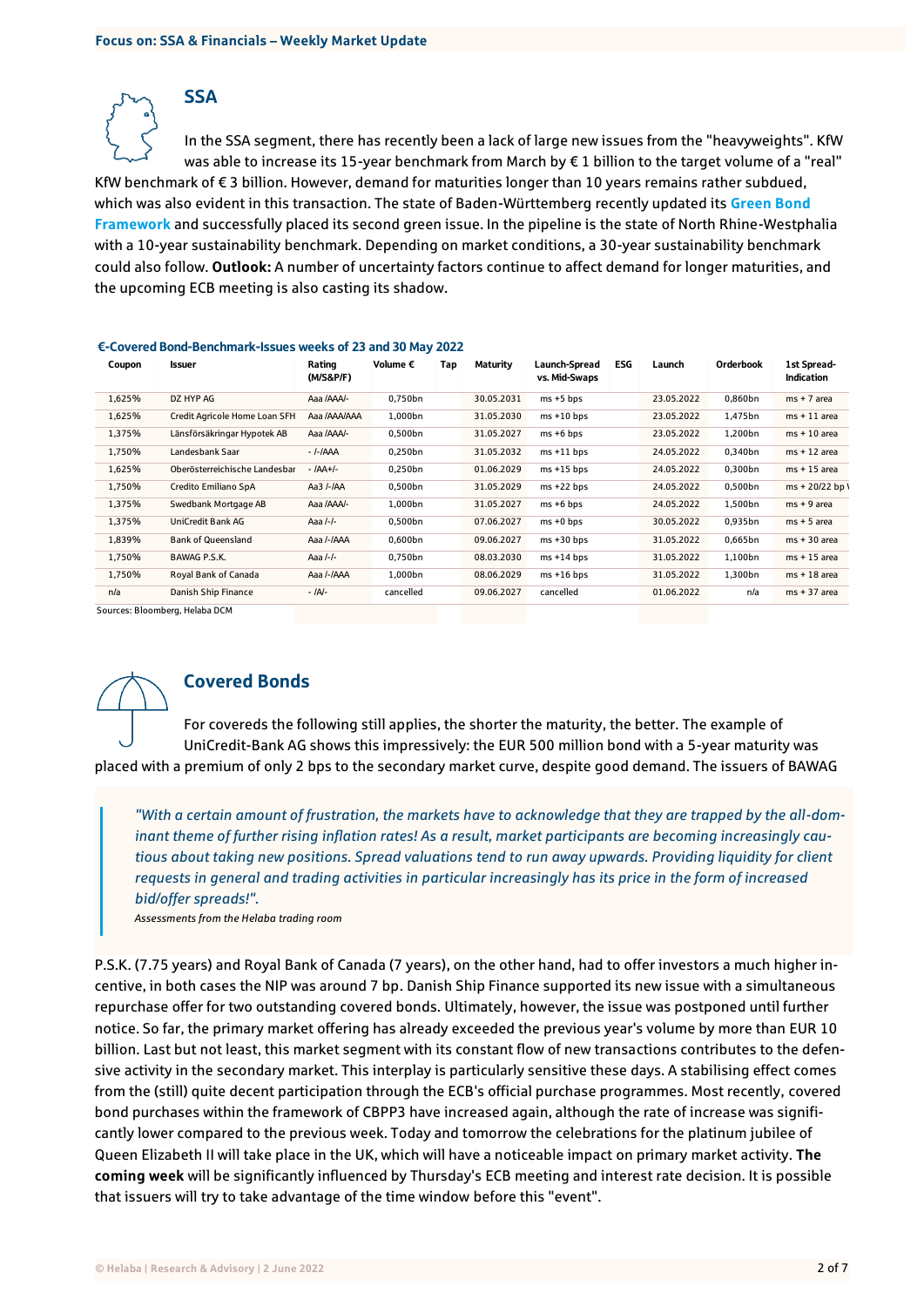#### €-SSA-Benchmark-Issues weeks of 23 and 30 May 2022

| Coupon | <b>Issuer</b>                   | Rating<br>(M/S&P/F) | Volume € | Tap | Maturity   | Launch-Spread<br>vs. Mid-Swaps | <b>ESG</b>   | Launch     | Orderbook | 1st Spread-<br>Indication |
|--------|---------------------------------|---------------------|----------|-----|------------|--------------------------------|--------------|------------|-----------|---------------------------|
| 1,250% | <b>Berlin</b>                   | Aa1 /-/AAA          | 0,650bn  |     | 01.06.2028 | $ms - 18 bps$                  |              | 23.05.2022 | 0,750bn   | ms - 18 area              |
| 1,875% | Bayerische Landesboden-Kred     | Aaa /-/-            | 0.250bn  |     | 02.06.2042 | $ms + 13 bps$                  |              | 24.05.2022 | 0.315bn   | ms +14 bp $(+/-)$         |
| 1.300% | ICO                             | Baa1 /A/A-          | 0.500bn  |     | 31.10.2026 | SPGB +9 bp                     | $\checkmark$ | 24.05.2022 | 1,100bn   | SPGB +12 area             |
| 3,000% | Bank Gospodarstwa Krajowego     | - /-/A-             | 0,500bn  |     | 30.05.2029 | $ms + 155 bps$                 |              | 24.05.2022 | 0,550bn   | ms + 155 area             |
| 1,500% | Japan Bank for International Co | A1 $/A+/-$          | 1.000bn  |     | 01.06.2029 | $ms + 12 bps$                  |              | 25.05.2022 | 1,300bn   | $ms + 12$ area            |
| 1,125% | <b>KFW</b>                      | Aaa /AAA/AAA        | 1.000bn  |     | 31.03.2037 | $ms - 8 bps$                   |              | 30.05.2022 | 1.250bn   | ms - 8 area               |
| 1.650% | Baden-Württemberg               | Aaa /AA+/-          | 0.350bn  |     | 08.06.2032 | $ms - 12 bps$                  |              | 31.05.2022 | 0.610bn   | ms - 10 area              |
| 1,500% | KommuneKredit                   | Aaa /AAA/-          | 0.500bn  |     | 16.05.2029 | $ms - 5 bps$                   |              | 31.05.2022 | 0.975bn   | ms -3 area                |
| 2,400% | Junta de Andalucía              | Baa2 /BBB+/BB       | 0.500bn  |     | 30.04.2032 | SPGB +25 Bp                    | ✓            | 31.05.2022 | 0,795bn   | SPGB +28 area             |
| 2.000% | Asian Development Bank          | Aaa /AAA/AAA        | 1.000bn  |     | 10.06.2037 | $ms + 3 bps$                   |              | 01.06.2022 | 1.100bn   | $ms + 3$ area             |

Sources: Bloomberg, Helaba DCM

# Senior Unsecured In addition to the

recent difficult market environment, the holidays in the US (Memorial Day) and Great Britain (platinum jubilee of Queen Elizabeth II) left their mark on the primary market. The more negative sentiment was most noticeable in the primary market for senior unsecured issues, where activity has almost come to a standstill. So far this week, there have been only two preferred issues. However, the successful subordinated transaction in



EUR benchmark format of Erste Group Bank AG and the brisk issuance activity of European banks in the USD market, e.g. HSBC and Nordea, are noteworthy.

**Outlook:** We do not expect the primary market for senior unsecured bank bonds to pick up significantly in the coming week. Once again, there are public holidays in the UK (June 2, 3) and in large parts of Europe (June 6). There is still a need for refinancing, which is mainly due to the high maturities, high regulatory requirements for bail-in capital and, last but not least, the upcoming repayment options in the ECB's targeted longer-term refinanc-

*"A holiday-related quiet week lies behind and ahead of us. Certainly, the recovery of the past week looks good, but caution is still required. The open discussions of some ECB Council members on possible interest rate increases, still worry market participants. Furthermore, recoveries at low turnover levels are rarely stable. Risk and duration aversion are still in vogue." Assessments from the Helaba trading room*

ing operations (TLTRO III). However, issuers have already made extensive use of the capital market this year and can therefore adopt a rather wait-and-see approach in the current weak market environment.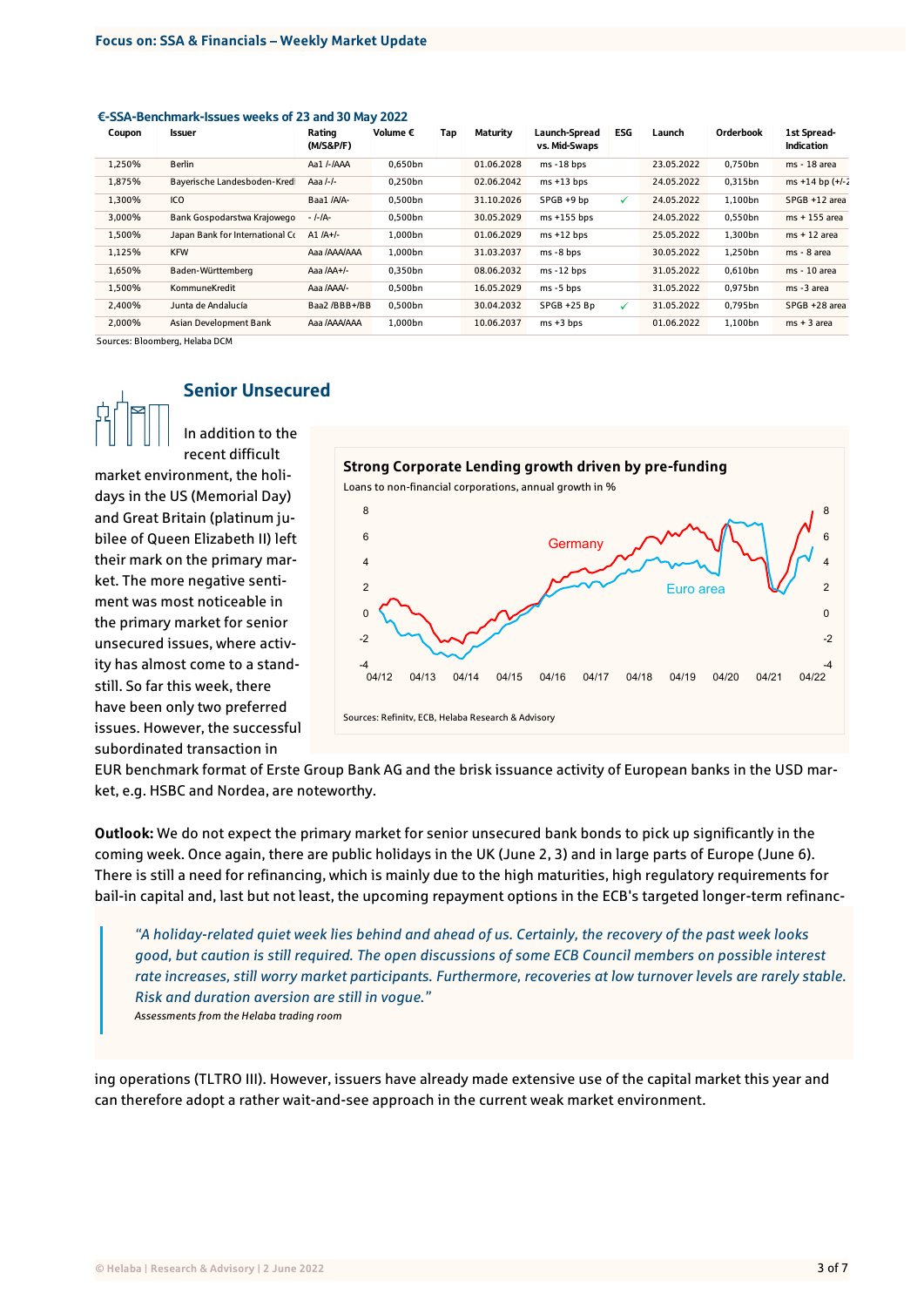#### €-Senior Preferred-Benchmark-Issues weeks of 23 and 30 May 2022

| Coupon              | <b>Issuer</b>                   | Rating<br>(M/S&P/F) | Volume € | Tap | Maturity   | Launch-Spread<br>vs. Mid-Swaps | <b>ESG</b> | Launch     | Orderbook     | 1st Spread-<br>Indication |
|---------------------|---------------------------------|---------------------|----------|-----|------------|--------------------------------|------------|------------|---------------|---------------------------|
| 1.500%              | Société Générale                | A1/AA               | 1.000bn  |     | 30.05.2025 | $ms + 60 bps$                  |            | 23.05.2022 | 1.300bn       | $ms + 80$ area            |
| 2.625%              | Société Générale                | A1/AA               | 1.000bn  |     | 30.05.2029 | $ms + 110 bps$                 |            | 23.05.2022 | 1.300bn       | $ms + 125$ area           |
| 2.125%              | Credit Suisse AG (London Branch | $A1/AA$ -           | 1.000bn  |     | 31.05.2024 | $ms + 120 bps$                 |            | 23.05.2022 | 1,600bn       | ms +135 area              |
| $3m\epsilon + 123B$ | Credit Suisse AG (London Branch | $A1 / A/A -$        | 0.750bn  |     | 31.05.2024 | $ms + 123 bps$                 |            | 23.05.2022 | 1.000bn       | $3m\epsilon + 138$ area   |
| 1.625%              | <b>DNB Bank ASA</b>             | Aa2 /AA-/-          | 0.750bn  |     | 31.05.2026 | $ms + 58 bps$                  |            | 24.05.2022 | 0.825bn       | $ms + 75$ area            |
| 1.625%              | Industrial and Commercial Bank  | $A1/A/-$            | 0.300bn  |     | 01.06.2025 | $ms + 50 bps$                  | ✓          | 24.05.2022 | not disclosed | $ms + 70$ area            |
| 4.375%              | Eurobank S.A.                   | $B1/B+ / B+$        | 0.500bn  |     | 09.03.2025 | 4.375%                         |            | 31.05.2022 | 0.650bn       | 4.5% area                 |
| 1.875%              | SBAB Bank AB                    | $A1/A/-$            | 0.750bn  |     | 10.12.2025 | $ms + 53 bps$                  | ✓          | 01.06.2022 | 1.300bn       | $ms + 70$ area            |

Sources: Bloomberg, Helaba DCM

#### €-Senior Non-Preferred-Benchmark-Issues weeks of 23 and 30 May 2022

| Coupon | Issuer                         | Rating<br>(M/S&P/F) | Volume € | Tan | Maturity   | Launch-Spread<br>vs. Mid-Swaps | <b>ESG</b> | Launch     | Orderbook | 1st Spread-<br><b>Indication</b> |
|--------|--------------------------------|---------------------|----------|-----|------------|--------------------------------|------------|------------|-----------|----------------------------------|
| 2.375% | ABN AMRO Bank NV               | Baa1/BBB/A          | 0.750bn  |     | 01.06.2027 | $ms + 110 bps$                 |            | 24.05.2022 | 1.000bn   | ms + 120 area                    |
| 3.000% | ABN AMRO Bank NV               | Baa1/BBB/A          | 0.750bn  |     | 01.06.2032 | $ms + 135$ bps                 |            | 24.05.2022 | 1.200bn   | ms + 150 area                    |
| 2.885% | <b>Barclavs PLC</b>            | Baa2/BBB/A          | 1.000bn  |     | 31.01.2027 | $ms + 168$ bps                 |            | 25.05.2022 | 2.300bn   | ms + 190 area                    |
|        | Sources: Bloomberg, Helaba DCM |                     |          |     |            |                                |            |            |           |                                  |



# Short news

**6/1 Fitch Ratings: Covered bond ratings** are not expected to be materially affected by the economic impact of the Ukraine war, thanks to significant uplifts above their issuers' rating and substantial

over-collateralisation (OC), Fitch Ratings says. In an adverse macroeconomic scenario, Fitch expects that covered bonds will experience a "mild to modest impact" on asset performance and "virtually no impact" on rating performance. (Source: Bloomberg)

**5/31 Swedish regulator on Financial Stability**: The Swedish regulator Finansinspektionen (FI) comments in its latest **[financial stability report](https://finansinspektionen.se/en/published/reports/stability-report/2022/stability-in-the-financial-system-20221/)** that banks' credit risk costs have fallen to pre-pandemic low levels, but overall financial stability risks have increased, e.g. due to rising interest rates in real estate markets.

**5/30 Russia sanctions**: EU leaders reached an agreement on a sixth package of sanctions to be imposed on Russia over its ongoing invasion of Ukraine, including cutting Sberbank of Russia off from the SWIFT international financial messaging system, Reuters reported, citing **[European Council](https://www.consilium.europa.eu/en/meetings/european-council/2022/05/30-31/)** President Charles Michel's statements on Twitter.

**5/30: Russia / Ukraine**: The Central Bank of Russia imposed several restrictions on the local subsidiaries of Italian banks UniCredit SpA and Intesa Sanpaolo SpA, including barring Italian individuals and companies with accounts at the lenders' Russian units from withdrawing funds without permission from local management and limiting the size of cash transfers for certain accounts, sources told **[Bloomberg](https://www.bloomberg.com/news/articles/2022-05-27/russia-restricts-local-operations-for-italy-s-unicredit-intesa?sref=rO6jgyz4)** News.

**5/25 Financial Stability**: ECB publishes bi-annual Financial Stability **[Review](https://www.ecb.europa.eu/pub/financial-stability/fsr/html/ecb.fsr202205~f207f46ea0.en.html)**. According to the report, Euro area banks show resilience, but profitability prospects worsen as asset quality concerns resurface.

**5/25 EBA Transparency exercise – [timeline](https://www.eba.europa.eu/eba-announces-timeline-2022-eu-wide-transparency-exercise-and-eba-risk-assessment-report)**: The European Banking Authority (EBA) will be launching its annual 2022 EU-wide Transparency exercise in September and expects to release the information on banks' exposures and asset quality at the beginning of December, along with the EBA Risk Assessment Report.

**5/24 BoE asks banks to take climate action now or face profit hit**: Banks and insurers that fail to manage climate risks as a "first-order" issue could face a 10% to 15% hit to annual profits and higher capital requirements, the Bank of England (BoE) said. As reported by **[Reuters](https://www.reuters.com/business/sustainable-business/bank-england-tells-banks-take-climate-action-now-or-face-profit-hit-2022-05-24/?utm_source=European+Banking+Federation+newsletters+and+updates&utm_campaign=70b4a088d2-EMAIL_CAMPAIGN_2018_04_25_COPY_01&utm_medium=email&utm_term=0_088668d33b-70b4a088d2-80222235&mc_cid=70b4a088d2&mc_eid=e43c99b57d)**, in the most severe scenario posed by the BoE, where no additional measures are taken to reduce the rise in global temperatures, banks and insurers tested could face total losses of 334 bn. GBP over three decades.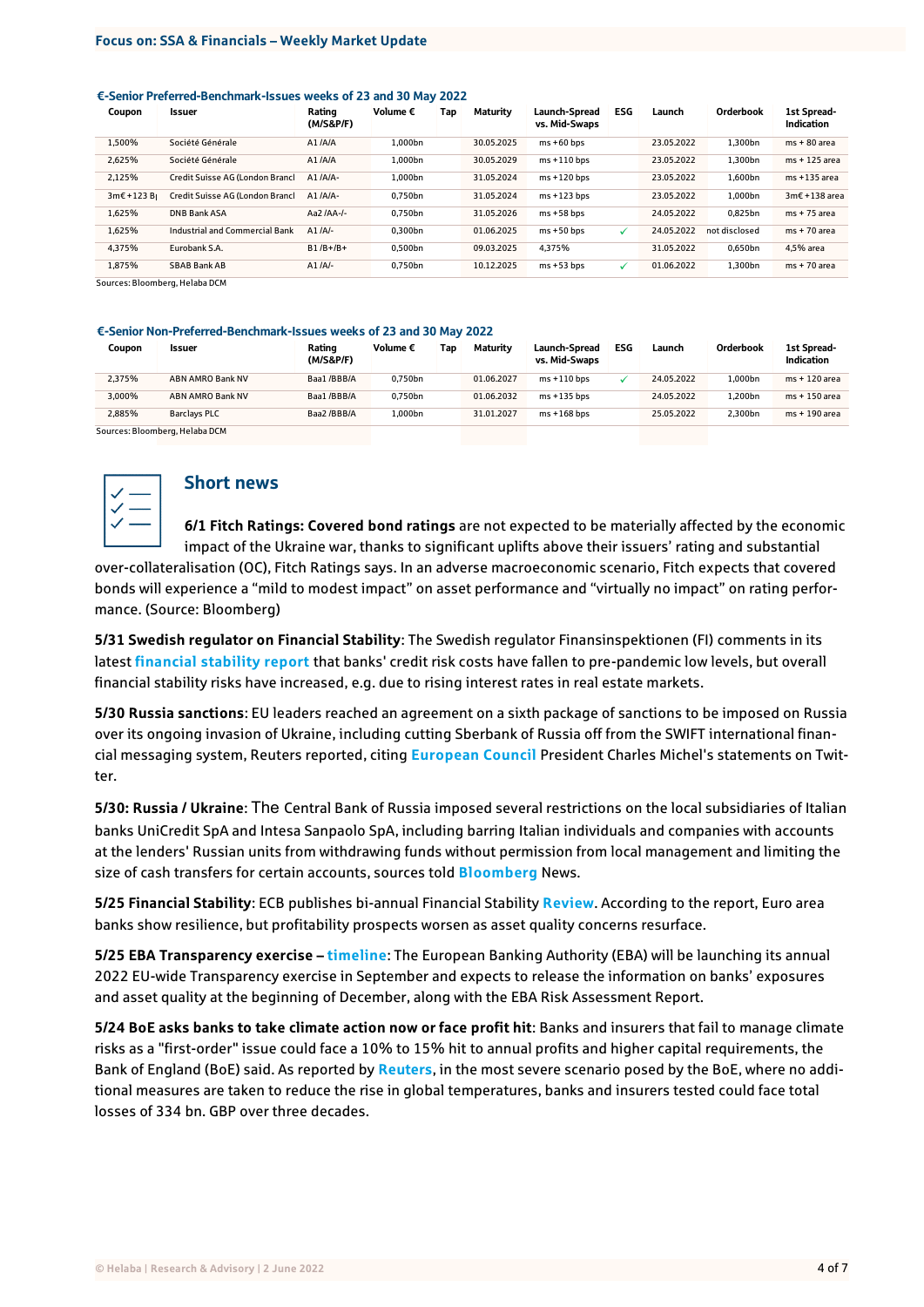### **Market data** (current\*, vs. 1 week, vs. 4 weeks)

| E-STOXX 600 Banks        | 91.03 | 0.45%    | 6.49%         | $i$ Boxx $\epsilon$ Cov. Germany* | 1.25  | 2.24                | - 2.22          | iTraxx Senior Financial           | 98,5 -5,98%     | $-3.85\%$                 |
|--------------------------|-------|----------|---------------|-----------------------------------|-------|---------------------|-----------------|-----------------------------------|-----------------|---------------------------|
| 10J-Yield                | 1.18  | 0.23     | 0.20          | iBoxx € Cov. Bonds*               | 7.67  | 2.47                | 3.02            | $i$ Boxx $\epsilon$ Supranational |                 | $101.8 - 1.81\% - 1.76\%$ |
| Swap 10J                 | 1.90  | 0.20     | 0,14          | $i$ Boxx $\epsilon$ Banks PS      | 91.64 | $-0,41\%$ $-0,59\%$ |                 | iBoxx € Agencies                  | $96.8 - 1.07\%$ | $-0.70\%$                 |
| iBoxx $\epsilon$ Germany | 99.82 | $-1.9\%$ | $-2.0\%$      | iBoxx Banks NPS                   | 93.76 |                     | $-0.2\% -0.5\%$ | iBoxx € Sub-Sov. Germany          |                 | 97,5 -1,41% -1,33%        |
| iBoxx€EU                 | 98.21 |          | -2.39% -2.72% | iBoxx Banks Subordinated 84.40    |       | $-0.36\% -0.73\%$   |                 | iBoxx € Sub-Sovereian             |                 | $95.9 - 1.44\% - 1.42\%$  |

\* Closing prices from the previous day Sources: Refinitiv, Helaba Research & Advisory, \* ASW-Spreads

#### **Leisure tip for the weekend: Wäldchestag Frankfurt**



After a two-year break, the Frankfurt City Festival, traditional since 1792, will take place again from 04.06. to 07.06.2022. Around 120 rides, food and sales stands offer entertainment for every taste. This year, the focus of the traditional festival will be the open beer garden on the large fairground at Oberforsthaus. In order to make the pleasant mixture of folk festival and cool greenery an experience for everyone, the public transport system offers an extended train and bus schedule.

#### More information: **[Wäldchestag Frankfurt](https://www.frankfurt-tourismus.de/en/Discover-Experience/Festivals-Events/Waeldchestag2)**

Do you have ideas for leisure tips? We would be happy to receive your suggestions at **[research@helaba.de](mailto:research@helaba.de)**. Source: **[www.frankfurt-tourismus.de](https://www.frankfurt-tourismus.de/en/Discover-Experience/Festivals-Events/Waeldchestag2)**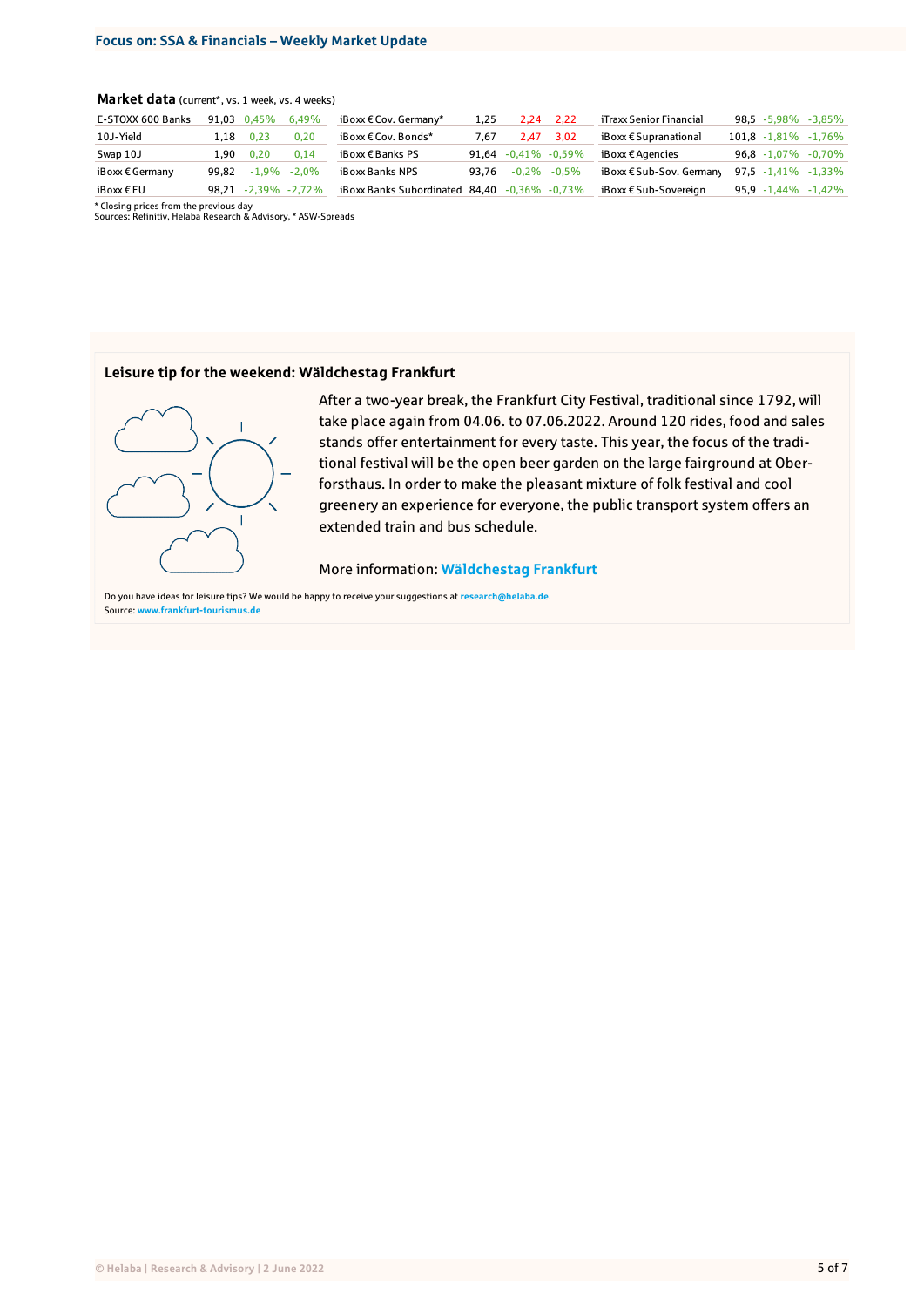# Chartbook SSA, Covered Bonds, Senior Unsecured